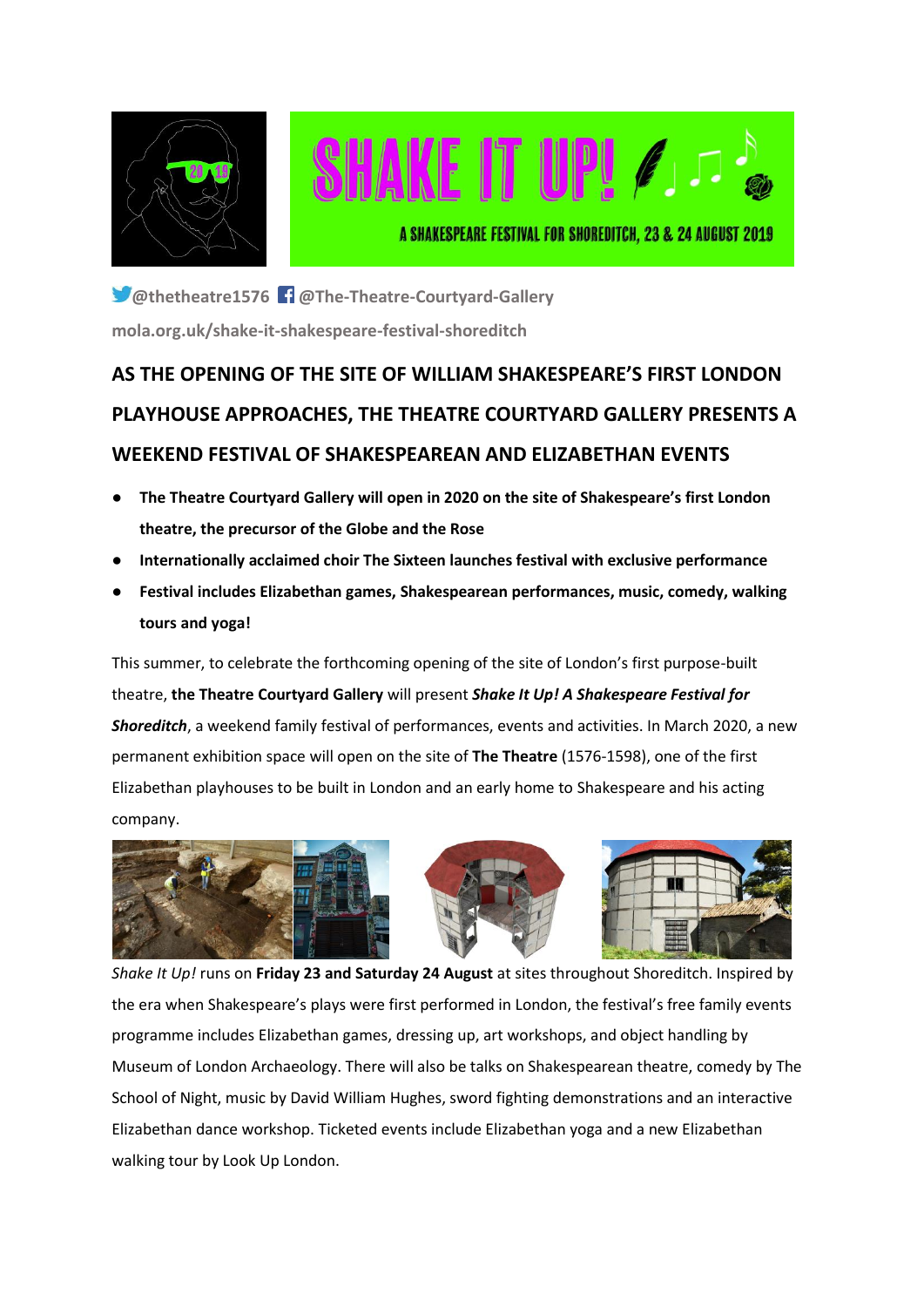The festival begins with *The Choicest Music of the Kingdom*, a candlelit concert of words and music, performed by internationally-acclaimed choir **The Sixteen** in the atmospheric surroundings of Shoreditch Church. Led by Harry Christophers CBE, The Sixteen will present an exclusive programme of Elizabethan choral works complemented by the words of historic Londoners delivered by Shakespearean actors.

**The Theatre** was Shakespeare's original London playhouse. The purpose-built polygonal structure was built in 1576 when Shoreditch sat on the edge of the City of London. In the 1590s, Shakespeare became resident playwright at the Theatre and his company performed several of his greatest plays, including *Romeo and Juliet*, there. In 1598, having lost the rights to lease the land, Shakespeare's company dismantled the Theatre and moved the timbers across the river to Bankside, to create the Globe, which opened the following year.

Parts of The Theatre's inner wall were discovered in 2008. These archaeological remains, along with artefacts subsequently unearthed on the site, will be at the heart of the new permanent exhibition space, the Theatre Courtyard Gallery, from March next year.

---

#### *SHAKE IT UP! FESTIVAL EVENTS*

#### **FRIDAY 23 + SATURDAY 24 AUGUST**

#### **Exhibition: Dramatic Discoveries**

**Times:** Friday 9.00 till late; Saturday 10.00 till late

**Venue:** Rich Mix, The Mezzanine

This exhibition explores the history of The Theatre and its archaeological remains on New Inn Broadway, alongside a display of artworks made by year 4 students from nearby Columbia School, as part of the Dramatic Discoveries outreach programme. A collaboration between Rich Mix, The Courtyard Theatre, MOLA and Art Hoppers.

#### **Free, drop in**

#### **Shakespeare's Shoreditch Walking Tour with Look Up London**

**Times:** Friday and Saturday 11:00 - 12:30

**Venue:** Starts at St. Helens Bishopsgate Church and ends on New Inn Broadway at the site of The Theatre.

A walking tour through Shoreditch, but not as you know it. Explore East London as William Shakespeare would have known it. See the surviving remains of Elizabethan Shoreditch and handle fascinating contemporary objects from the Museum of London Archaeology collection. **Booking essential.**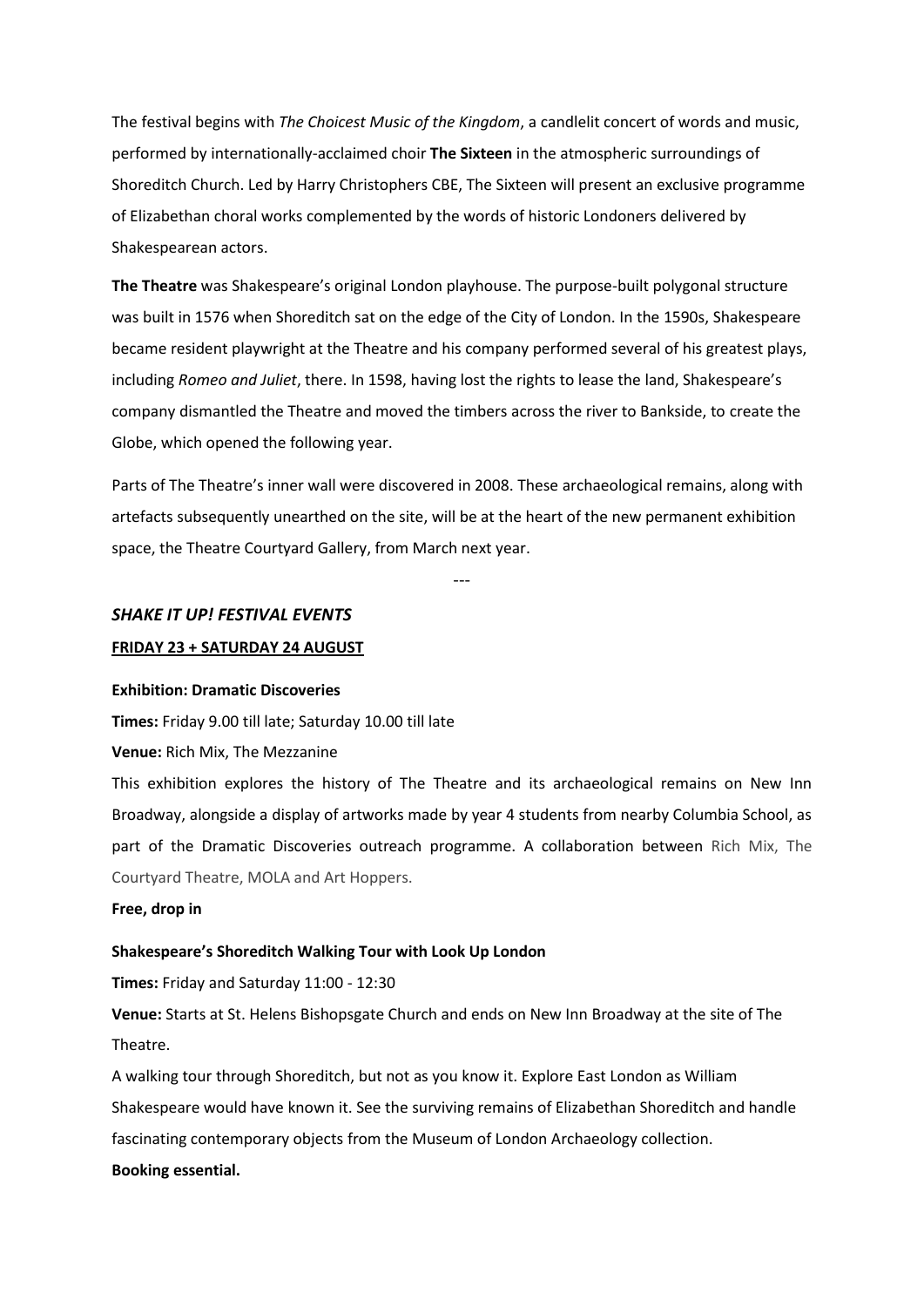# **Tickets:** [https://www.eventbrite.co.uk/e/shakespeares-shoreditch-walking-tour-tickets-](https://www.eventbrite.co.uk/e/shakespeares-shoreditch-walking-tour-tickets-63377592084)[63377592084](https://www.eventbrite.co.uk/e/shakespeares-shoreditch-walking-tour-tickets-63377592084)

# **Friday 23 August**



**The Choicest Music of the Kingdom: by Harry Christophers and The Sixteen Times:** 19:30 - 21:00 **Venue:** St Leonard's Church Internationally acclaimed choir The Sixteen, led by Harry

Christophers CBE, presents an exclusive programme of Elizabethan and Jacobean choral works, spanning the life of Richard Burbage (1567-1619) - the most illustrious actor of his age. The programme will be interspersed with stories of everyday London, from Shakespeare and his players, to the groundlings of the theatre and the Monarch herself, as actors deliver a true celebration of Elizabethan London. This extraordinary evening of drama and song will be performed in the atmospheric surroundings of St Leonard's Church, Shoreditch, where Burbage and several of the Lord Chamberlain's Men (the acting company for which Shakespeare wrote) are buried. The Sixteen's programme will include works by Byrd, Morley, Gibbons, Weelkes and Ramsey. This is an unmissable, site-specific event that marks the 400th anniversary of Burbage's death and the 40th anniversary of the founding of The Sixteen.

**Booking essential. Tickets:** [https://www.eventbrite.co.uk/e/the-choicest-music-of-the-kingdom-by](https://www.eventbrite.co.uk/e/the-choicest-music-of-the-kingdom-by-harry-christophers-and-the-sixteen-tickets-62299916728)[harry-christophers-and-the-sixteen-tickets-62299916728](https://www.eventbrite.co.uk/e/the-choicest-music-of-the-kingdom-by-harry-christophers-and-the-sixteen-tickets-62299916728)

# **Saturday 24 August**

# **Before Shakespeare: Rethinking London's Earliest Playhouses**

**Times:** 11:30 – 13:00

**Venue:** Shoreditch Town Hall

Join historical theatre investigators Andy Kesson, Lucy Munro and Callan Davies as they present bitesized lectures on the beginnings of London's commercial theatres, 1565 – 1595. Before Shakespeare is a research project that asks how and why commercial playhouses came to be built in London during the reign of Queen Elizabeth, and The Theatre in Shoreditch is a central space for this research. Join the researchers themselves to explore the world of sixteenth-century playhouses and the plays performed in them, and discover how pioneering, unusual and shocking these spaces were! Talks will feature Elizabethan London's cosmopolitan crowds, female playhouse owners, and bowling, brawls, and broomsticks…

Visit [www.beforeshakespeare.com](https://eur03.safelinks.protection.outlook.com/?url=http%3A%2F%2Fwww.beforeshakespeare.com&data=01%7C01%7Clucy.munro%40kcl.ac.uk%7Ca4a0d7ce05dd4b10ff3408d709c388ed%7C8370cf1416f34c16b83c724071654356%7C0&sdata=lUhVwZDAezXOtvTg2EWvCaXYErzdiO%2FfcNwGCEFYmtU%3D&reserved=0) for more details on the project. **Free, drop in**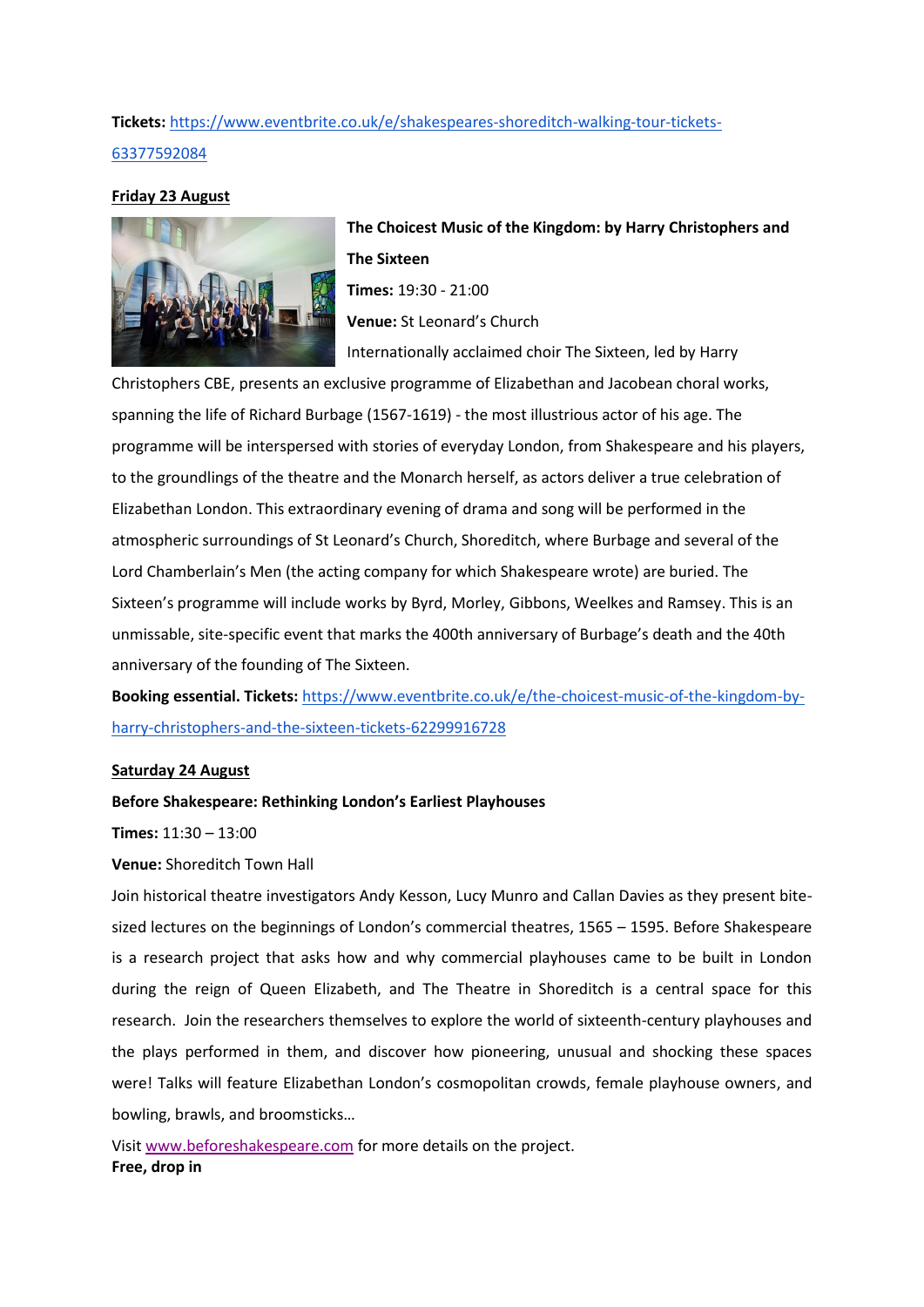#### **From Marchpane to Mutton: a sniff of Shakespeare's time**

**Times:** 13:00 – 13:30 **Venue:** Shoreditch Town Hall Join Tasha Marks, an award- winning food historian and artist, for a visual and aromatic lecture exploring the food that Shakespeare would have eaten.

**Free, drop in**

#### **Shakespeare: A Ruff History**

**Times:** 13:30 – 14:00

**Venue:** Shoreditch Town Hall

Looking back through four centuries of Shakespeare in performance and popular culture, Ella Hawkins explores how the ruff came to be the ultimate symbol for the playwright and his works.

**Free, drop in**

#### **BURBAGE V BRAYNE by Dolphin's Back**

**Times:** 14:00 – 15:00

# **Venue:** Shoreditch Town Hall

Using verbatim testimony drawn from legal records and contemporary accounts, the troubled and sometimes violent history of the ownership of The Theatre in Shoreditch is brought to life by actors from The Dolphin's Back, a company that specialises in bringing lost or neglected plays and playwrights – or in this case playhouse histories – back into contemporary performance.

**Free, drop in.**

# **Sword Fighting demonstration**

**Times:** 15:00 – 16:00 **Venue:** Shoreditch Town Hall Watch a spine-tingling demonstration of Elizabethan stage fighting techniques! **Free, drop in** "**Elizabethan" Times:** 17:00 – 18:00

**Venue:** Shoreditch Town Hall

Straight from the Edinburgh Fringe - David William Hughes brings his smash hit one man show to Shoreditch! Tobias Bacon - drinker, smoker, tights-wearer, and lover, recounts his life story in this historical musical comedy based on 400-year-old songs.

#### **Free, drop in**

**Can You Cut a Caper? Elizabethan dance workshop with Sian Williams**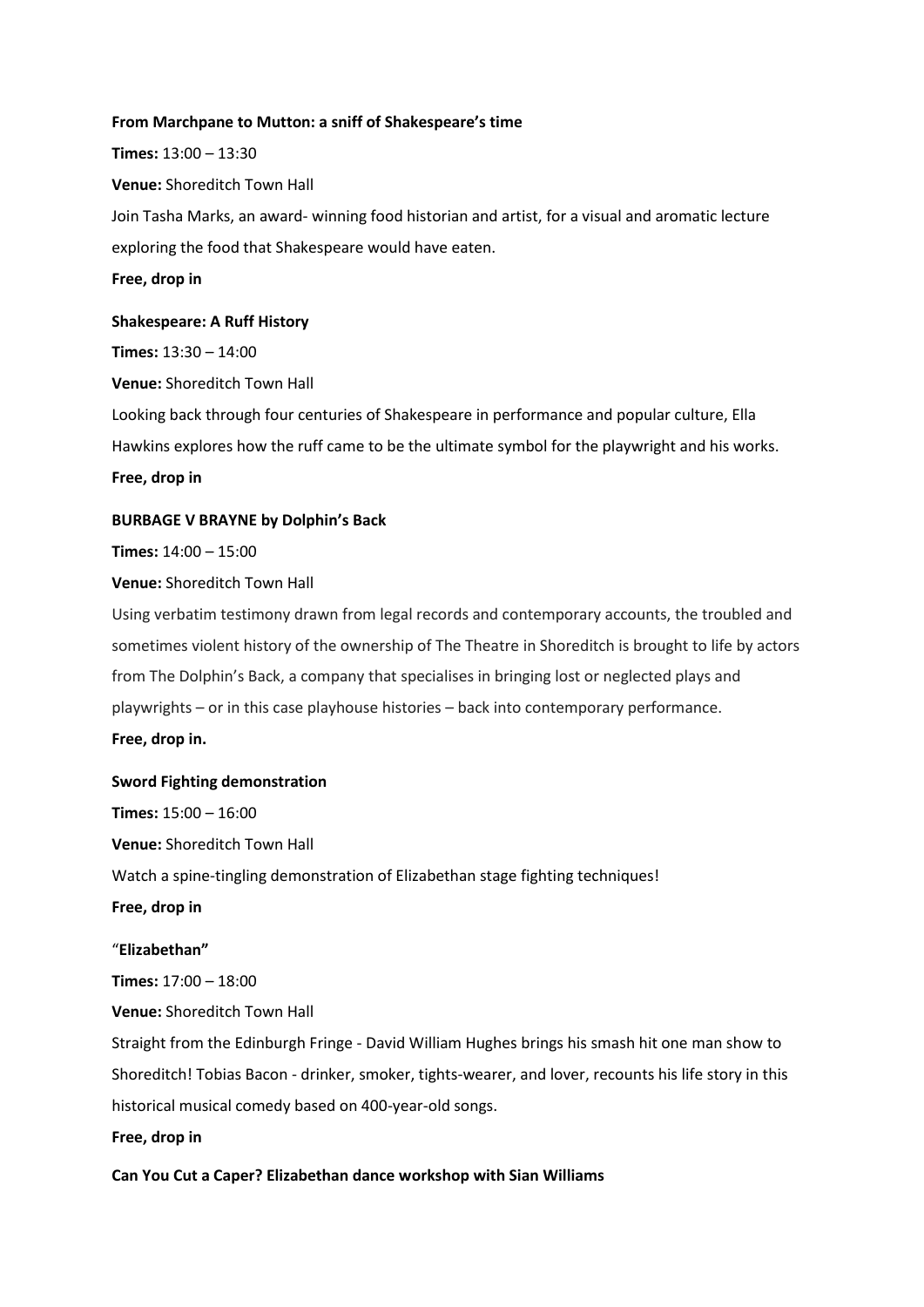#### **Times:** 18:30 – 19:30

**Venue:** Shoreditch Town Hall

A fun, free Elizabethan dance workshop, suitable for all abilities.

Led by Sian Williams, dance expert and choreographer, who has been directing dance at Shakespeare's Globe for the last 19 years.

# **Free, drop in**

#### **The School of Night: creating a new Shakespearean masterpiece on the fly**

**Times:** 20:00 – 21:00

**Venue:** Shoreditch Town Hall

In the 16th century, the School of Night was an arcane, underground sect of artists, thinkers, writers, scientists, and spies, who some scholars believe wrote Shakespeare's plays. Revived for the 21st Century by maverick theatre genius Ken Campbell, this heretical troupe now seeks to improvise lost masterpieces, summon the muses and channel the minds of poets, novelists and playwrights both ancient and modern, creating new works on the fly. Meetings of the School of Night are unlike any other theatrical event you are likely to experience. Every night is different - everything is created on the spur of the moment according to ideas and suggestions proffered by the audience.

#### **Free, drop in**

# **Room of Ruffs**

**Times:** 11:00-17:00

**Venue:** Shoreditch Town Hall

Drop into an Elizabethan ruff factory. Try a few on for size and pose for a te-ruff-ic selfie! Join in the making and help build a new ruff for the 21st century out of Shoreditch-friendly coffee filters and paper doilies. **Free, drop in.**

# **Elizabethan Card Games**

**Times:** 11:00-17:00

**Venue:** Shoreditch Town Hall

Have more than you show, speak less than you know. Enter a world of Elizabethan gaming! These fun card games can be enjoyed by all, from cunning jackanapes to friendly families. Have a go at the games that Shakespeare and his cronies would have enjoyed in the tavern, and learn a trick or two to take home! **Free, drop in.**

#### **Elizabethan Yoga**

**Times:** 11:00-12:00 **Venue:** Rich Mix, The Studio